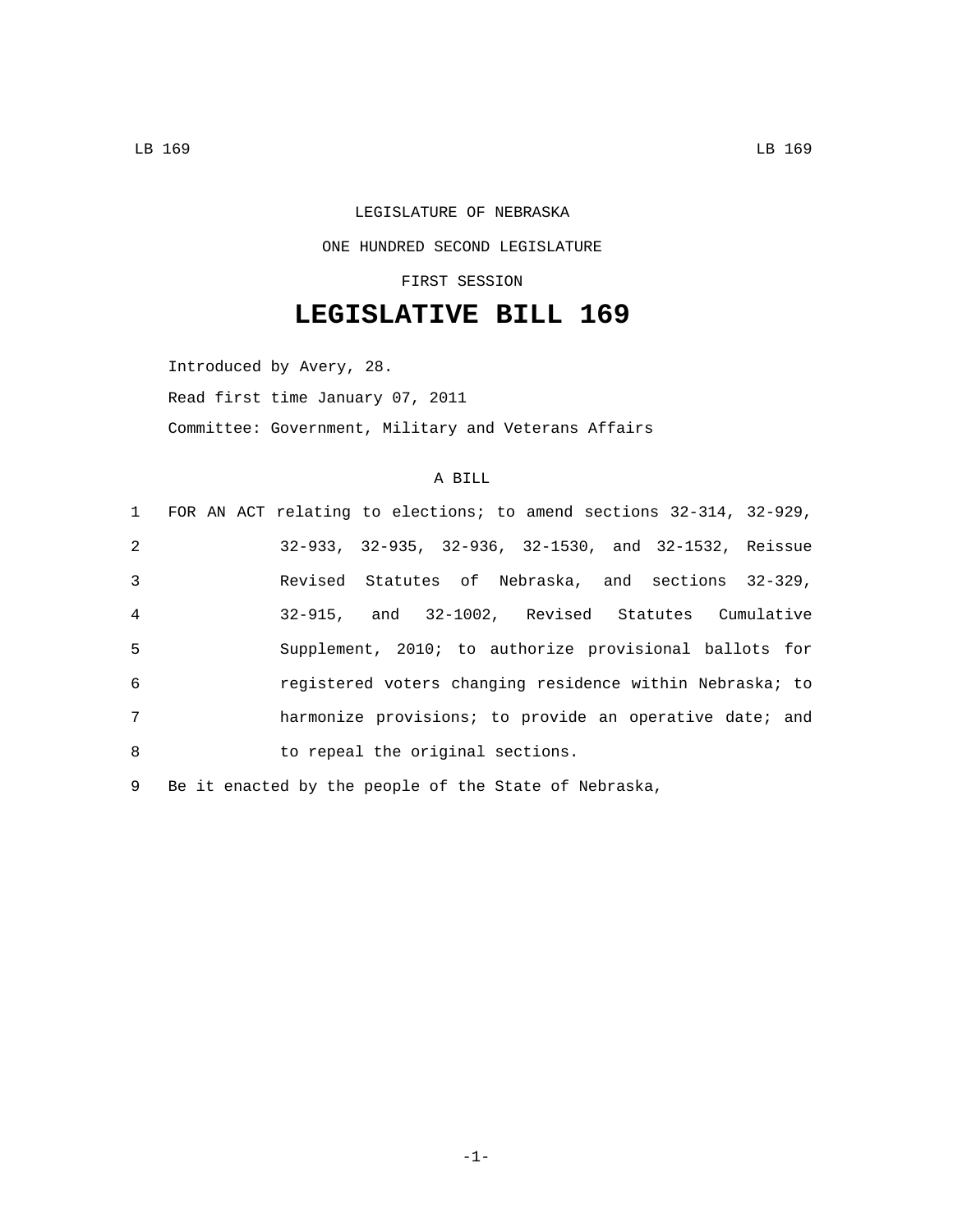Section 1. Section 32-314, Reissue Revised Statutes of 2 Nebraska, is amended to read:

 32-314 (1) Any person going into another territory or state and registering to vote or voting in that territory or state shall lose his or her eligibility to vote in this state. Any person going into another county of this state and registering to vote or voting in that county shall lose his or her eligibility to vote in 8 the county where he or she was registered.

 (2) A registered voter who changes his or her residence in one county to a residence address in a different county in the state shall register again or update his or her voter registration 12 record in order to be eligible to vote. avoid additional requirements at the time of voting as provided in sections 32-914 and 32-915 and may be entitled to vote pursuant to section 32-915.

 (3) A registered voter who changes his or her name or residence within the county and has retained legal residence in the county since the date of his or her last registration shall register again or update his or her voter registration record to avoid additional requirements at the time of voting as provided in sections 32-914 and 32-915 and may be entitled to vote pursuant to section 21 32-914.01, 32-914.02, or 32-915.

 (4) A registered voter who wants to change his or her party affiliation for purposes of a primary election shall complete a registration application pursuant to section 32-312.04 and submit it to the election commissioner or county clerk as provided in and prior

-2-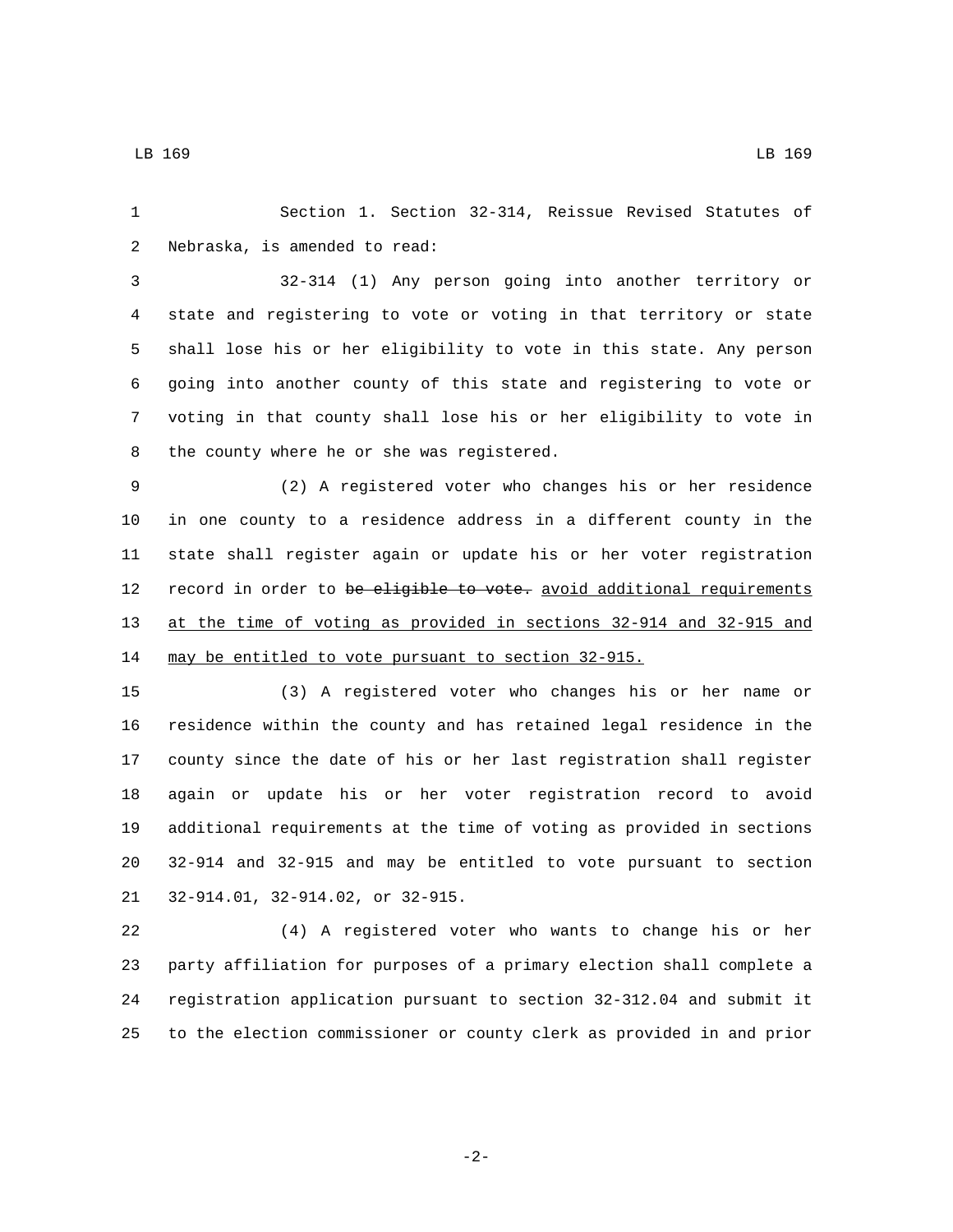to the deadline prescribed by section 32-302 or 32-321.

 Sec. 2. Section 32-329, Revised Statutes Cumulative Supplement, 2010, is amended to read:3

 32-329 (1) The Secretary of State with the assistance of the election commissioners and county clerks shall perform list maintenance with respect to the computerized statewide voter registration list on a regular basis. The list maintenance shall be 8 conducted in a manner that ensures that:

 (a) The name of each registered voter appears in the 10 computerized list;

 (b) Only persons who have been entered into the register in error or who are not eligible to vote are removed from the 13 computerized list; and

 (c) Duplicate names are eliminated from the computerized 15 list.

 (2) The election commissioner or county clerk shall verify the voter registration register by using (a) the National Change of Address program of the United States Postal Service and a confirmation notice pursuant to subsection (3) of this section or (b) the biennial mailing of a nonforwardable notice to each registered voter. The Secretary of State shall provide biennial training for the election commissioners and county clerks responsible for maintaining voter registration lists. No name shall be removed from the voter registration register for the sole reason that such person has not 25 voted for any length of time.

-3-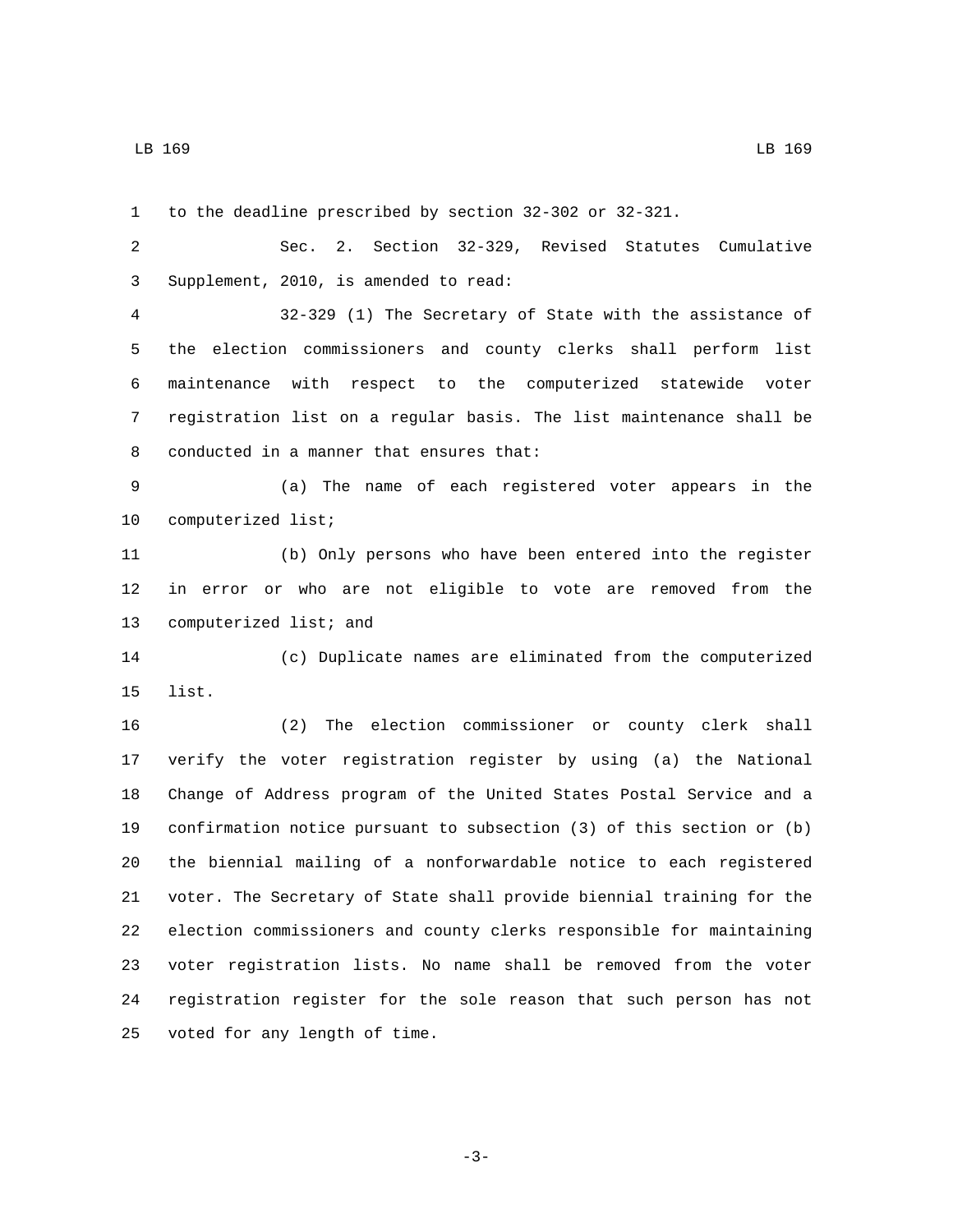(3) When an election commissioner or county clerk receives information from the National Change of Address program of the United States Postal Service that a registered voter has moved from the address at which he or she is registered to vote, the election commissioner or county clerk shall update the voter registration register to indicate that the voter may have moved and mail a confirmation notice by forwardable first-class mail. If a nonforwardable notice under subdivision (2)(b) of this section is returned as undeliverable, the election commissioner or county clerk 10 shall mail a confirmation notice by forwardable first-class mail. The 11 Any confirmation notice mailed pursuant to this subsection shall 12 include a confirmation letter, a voter registration application, and a preaddressed, postage-paid confirmation card. The confirmation letter shall contain statements substantially as follows:

 (a) The election commissioner or county clerk has received information that you have moved to a different residence 17 address from that appearing on the voter registration register;

 (b) If you have not moved or you have moved to a new 19 residence within this county, state, you should return the enclosed confirmation card by the regular registration deadline prescribed in section 32-302. If you fail to return the card by the deadline, you will be required to affirm or confirm your address prior to being allowed to vote. If you are required to affirm or confirm your address, it may result in a delay at your polling place; and 25 (c) If you have moved out of the county, state, you must

-4-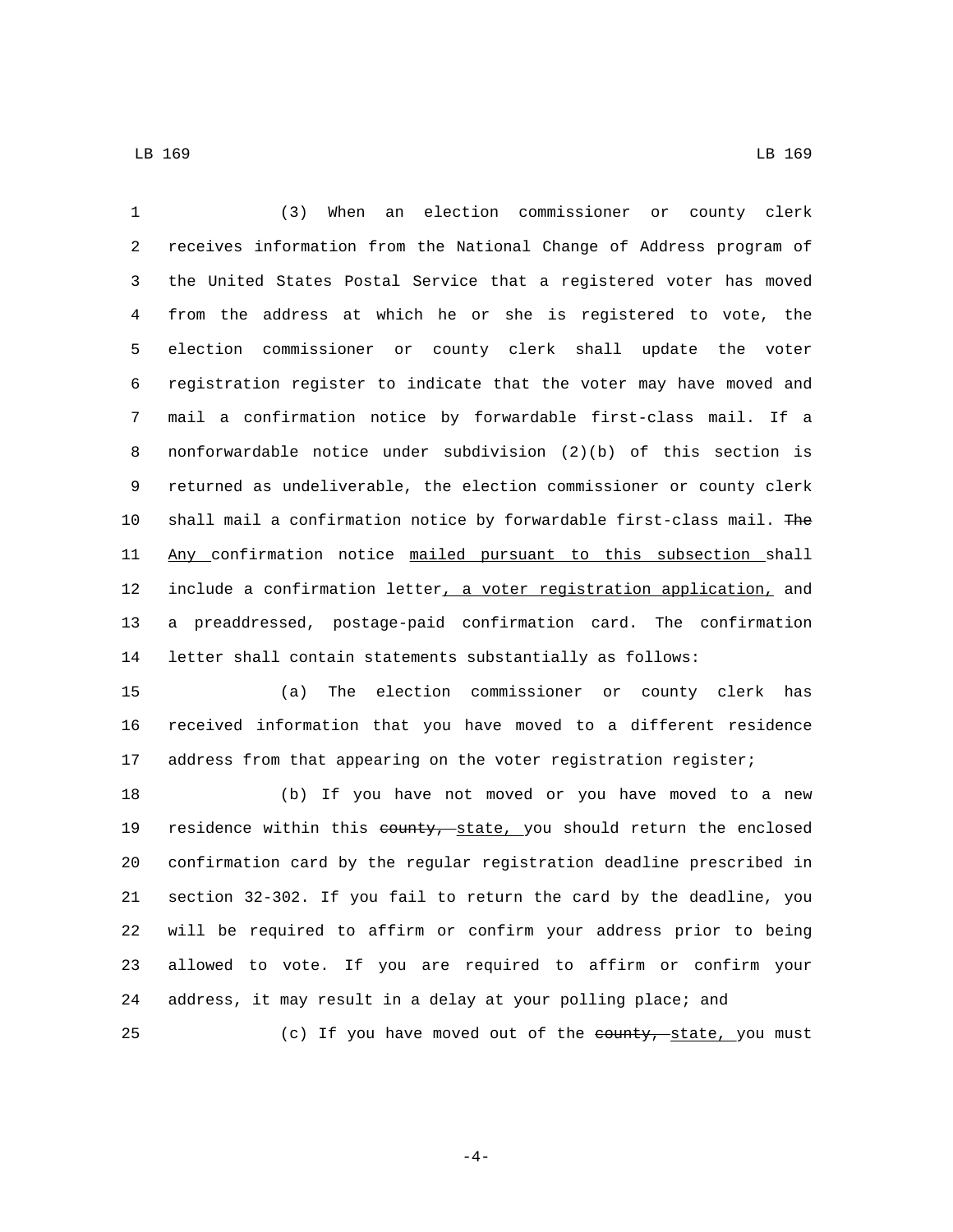reregister comply with the law of your state of residence to be 2 eligible to vote. This can be accomplished by mail or in person. For further information, contact your local election commissioner or 4 county clerk.

 (4) The election commissioner or county clerk shall maintain for a period of not less than two years a record of each confirmation letter indicating the date it was mailed and the person 8 to whom it was mailed.

 (5) If information from the National Change of Address program or the nonforwardable notice under subdivision (2)(b) of this section indicates that the voter has moved outside the jurisdiction and the election commissioner or county clerk receives no response to the confirmation letter and the voter does not offer to vote at any election held prior to and including the second statewide federal general election following the mailing of the confirmation notice, the voter's registration shall be canceled and his or her name shall 17 be deleted from the voter registration register.

 Sec. 3. Section 32-915, Revised Statutes Cumulative 19 Supplement, 2010, is amended to read:

 32-915 (1) A person whose name does not appear on the precinct list of registered voters at the polling place for the precinct in which he or she resides, whose name appears on the precinct list of registered voters at the polling place for the precinct in which he or she resides at a different residence address as described in section 32-914.02, or whose name appears with a

-5-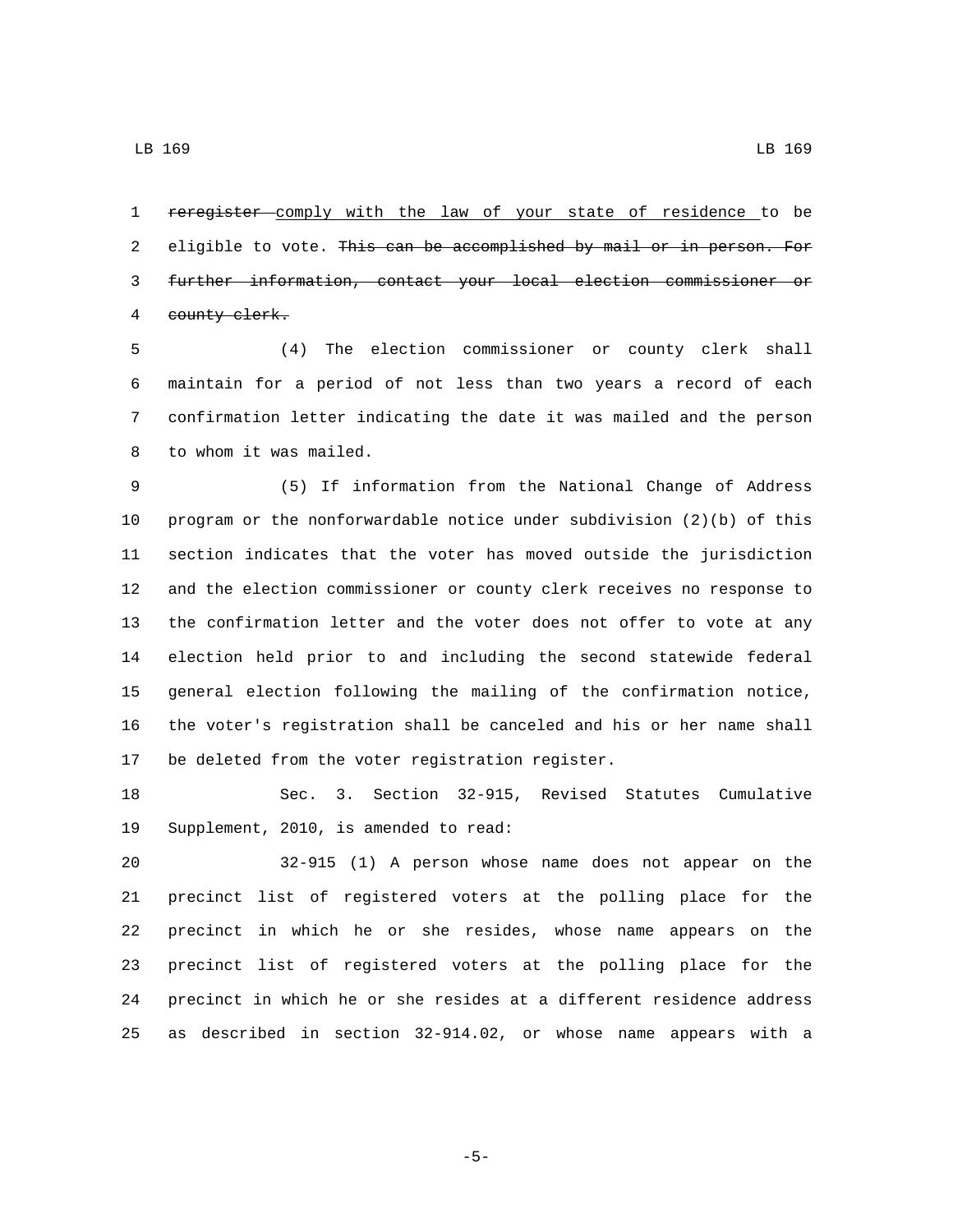notation that he or she received a ballot for early voting may vote a 2 provisional ballot if he or she: (a) Claims that he or she is a registered voter who has continuously resided in the county in which the precinct is located 5 Nebraska since registering to vote; (b) Is not entitled to vote under section 32-914.01 or  $732 - 914.02i$ 8 (c) Has not registered to vote or voted in any other 9 county another state since registering to vote in the county in which 10 the precinct is located; Nebraska; (d) Has appeared to vote at the polling place for the precinct to which the person would be assigned based on his or her 13 residence address; and (e) Completes and signs a registration application before 15 voting. (2) A voter whose name appears on the precinct list of registered voters for the polling place with a notation that the voter is required to present identification pursuant to section 32-318.01 but fails to present identification may vote a provisional ballot if he or she completes and signs a registration application 21 before voting. (3) Each person voting by provisional ballot shall enclose his or her ballot in an envelope marked Provisional Ballot

-6-

24 and shall, by signing the certification on the front of the envelope

25 or a separate form attached to the envelope, certify to the following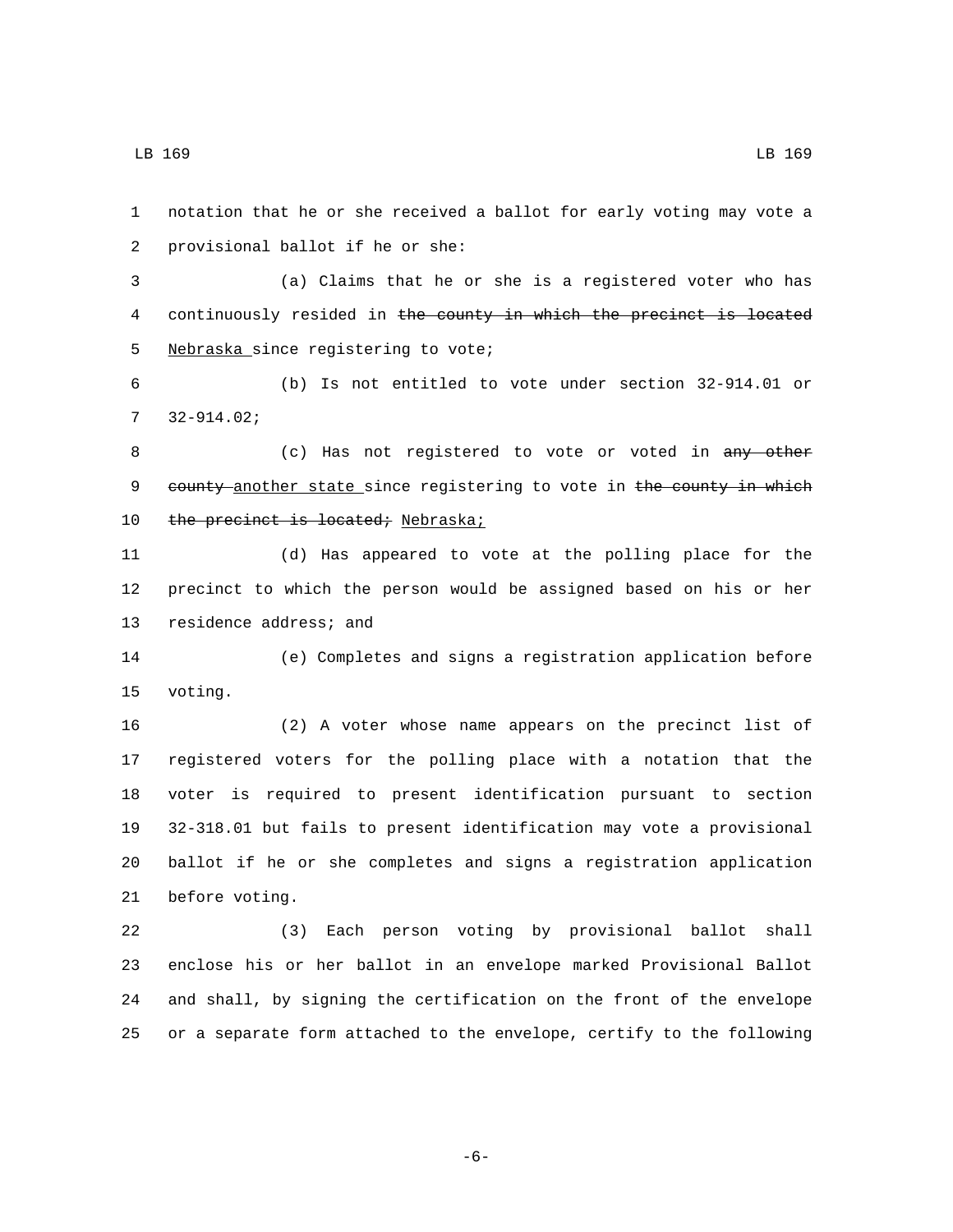1 facts: 2 (a) I am a registered voter in ............. County; 3 Nebraska; 4 (b) My name or address did not correctly appear on the 5 precinct list of registered voters; 6 (c) I registered to vote on or about this 7 date .................*.* 8 (d) I registered to vote 9 .... in person at the election office or a voter 10 registration site, 11 .... by mail, 12 .... on a form through the Department of Motor Vehicles, 13 .... on a form through another state agency, 14 **14** .... in some other way; 15 (e) I have not resided outside of this county Nebraska or 16 voted outside of this county Nebraska since registering to vote in 17 this county; Nebraska; 18 (f) My current address is shown on the registration 19 application completed as a requirement for voting by provisional  $20$  ballot; and 21 (g) I am eligible to vote in this election and I have not 22 voted and will not vote in this election except by this ballot. 23 (4) The voter shall sign the certification under penalty 24 of election falsification. The following statements shall be on the 25 front of the envelope or on the attached form: By signing the front

-7-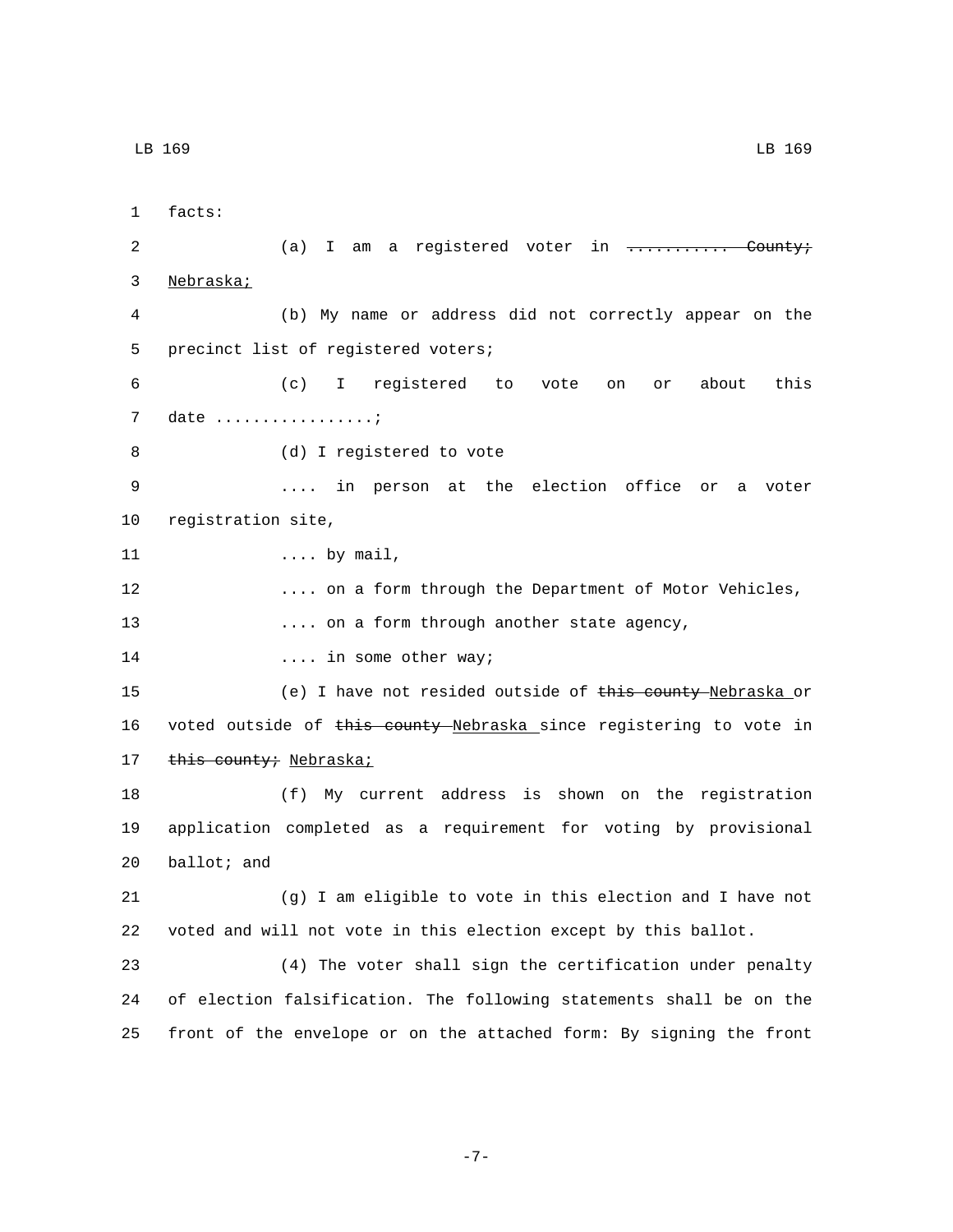of this envelope or the attached form you are certifying to the information contained on this envelope or the attached form under penalty of election falsification. Election falsification is a Class IV felony and may be punished by up to five years imprisonment, a 5 fine of up to ten thousand dollars, or both.

 (5) If the person's name does not appear on the precinct list of registered voters for the polling place and the judge or clerk of election determines that the person's residence address is located in another precinct within the same county, the judge or clerk of election shall direct the person to his or her correct 11 polling place to vote.

 Sec. 4. Section 32-929, Reissue Revised Statutes of 13 Nebraska, is amended to read:

 32-929 If a person is challenged on the ground that he or she is not a resident of this state, the county, or the precinct, the person shall answer the following questions on the form provided by 17 the election commissioner or county clerk:

 Do you have a residence in this state: Yes or No? Do you have a residence in this county: Yes or No? Do you have a residence in this precinct: Yes or No? If a person has moved from one residence to another within the precinct in which he or she is registered to vote, such voter shall be entitled to vote as provided in section 32-914.02. If 24 a person has moved from one residence to another within the county in 25 which he or she is registered to vote, state, such voter shall be

-8-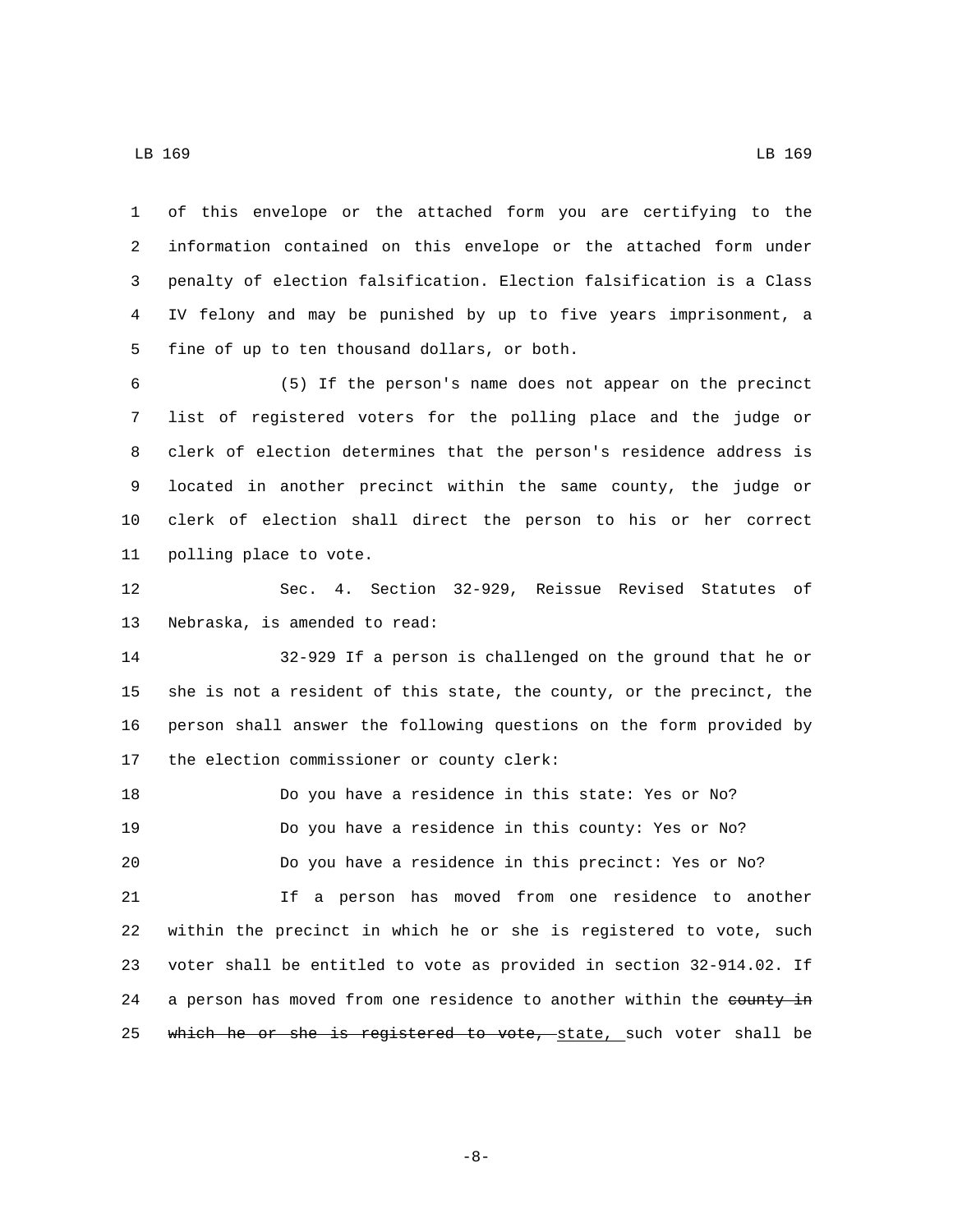entitled to vote a provisional ballot as provided in section 32-915. Sec. 5. Section 32-933, Reissue Revised Statutes of Nebraska, is amended to read:3 32-933 (1) Any person listed in this subsection shall be eligible as a new resident to vote for President and Vice President of the United States at the statewide general election but for no 7 other offices:  $\{a\}$  Any citizen of the United States who is at least the constitutionally prescribed age of a voter and who comes into Nebraska after the voter registration period is closed pursuant to section 32-302 for the purpose of making Nebraska his or her place of 11 residence<sub> $\cdot$ </sub>  $\div$  and (b) Any registered voter who moves from one county to 13 another county within Nebraska after the close of the voter 14 registration period. (2) Any registered voter who moves from Nebraska to another state or to the District of Columbia for the purpose of making such new location his or her place of residence after the close of the voter registration period for such location shall be eligible as a former resident to vote for President and Vice President of the United States at the statewide general election but 21 for no other offices. (3) Any person described in subsection (1) of this section shall cast his or her ballot in the office of the election commissioner or county clerk at any time between the close of the

-9-

voter registration period and the close of the polls on election day.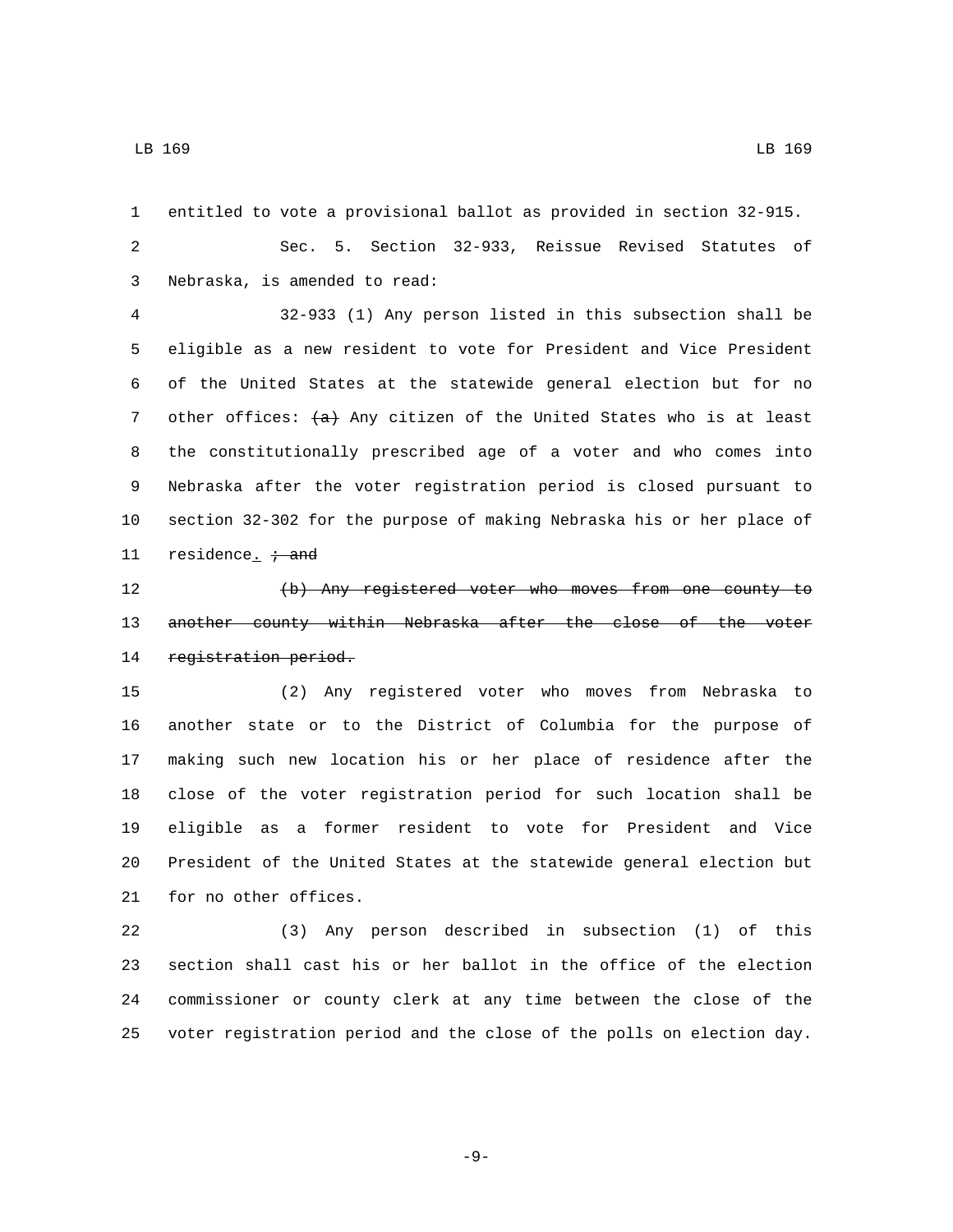Such ballots shall be available after the close of the voter registration period. Ballots for former residents under subsection (2) of this section shall be available thirty-five days prior to the election. The ballots may be voted in the office of the election commissioner or county clerk at any time between thirty-five days prior to the election and the close of the polls on election day, or the ballots may be mailed to the office and counted if they arrive 8 before the close of the polls on election day.

 Sec. 6. Section 32-935, Reissue Revised Statutes of 10 Nebraska, is amended to read:

 32-935 The election commissioner or county clerk shall immediately mail the duplicate of the affidavit described in section 13 32-934 to the appropriate official of the state or county in Nebraska in which the applicant last resided. Upon receipt, the election commissioner or county clerk shall file each duplicate application or 16 other official information from another state or county in Nebraska or the District of Columbia indicating that a former resident of this 18 state or county in Nebraska has made application to vote at a 19 presidential election in another state or county in Nebraska or the District of Columbia and shall maintain an alphabetical index of such information for a period of twenty-two months after the election.

 Sec. 7. Section 32-936, Reissue Revised Statutes of 23 Nebraska, is amended to read:

 32-936 If satisfied that the application is proper and that the applicant is qualified to vote under section 32-933, the

 $-10-$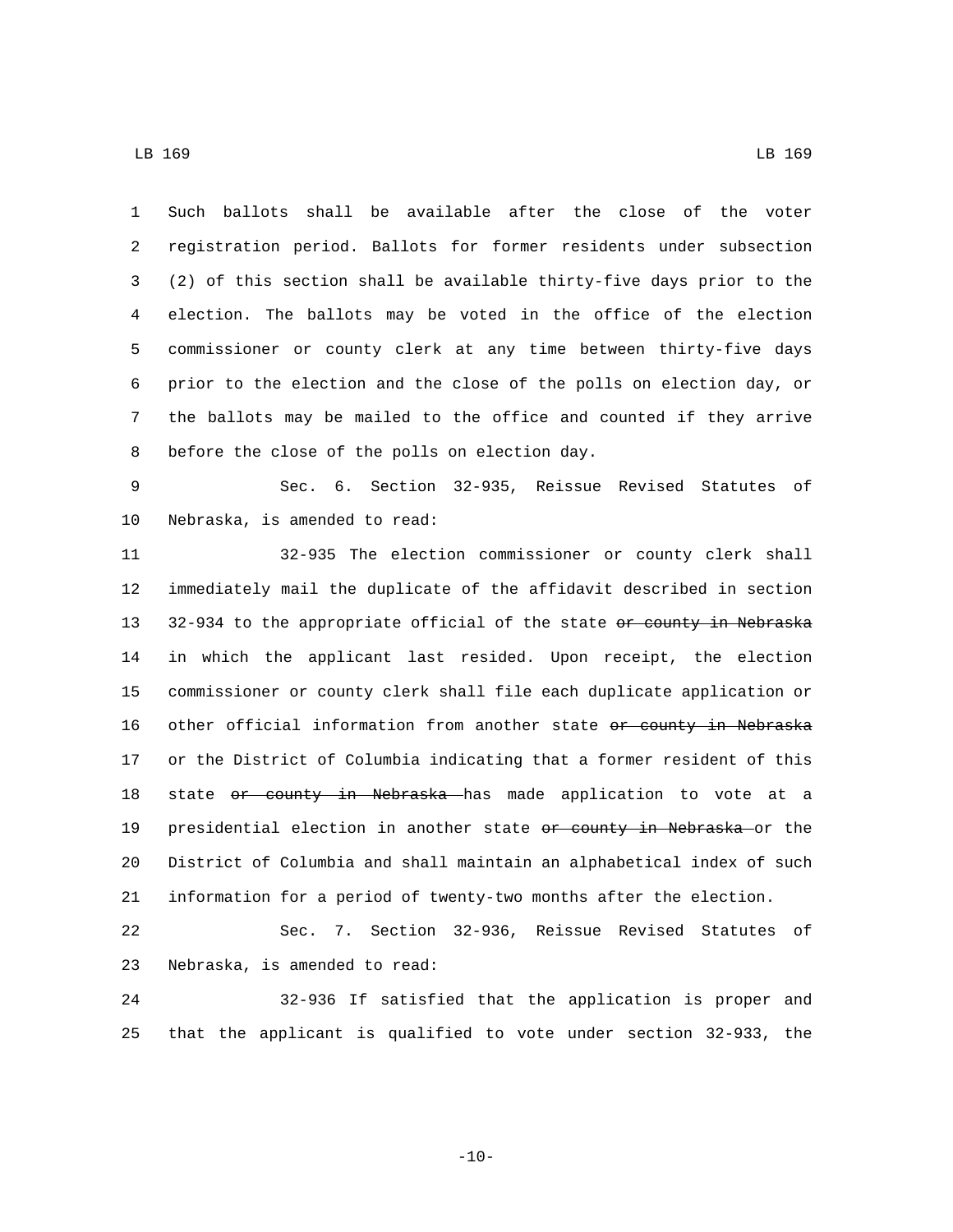election commissioner or county clerk shall deliver to the applicant a ballot for President and Vice President of the United States. After voting the ballot, the voter shall securely seal the ballot in an envelope furnished by the election commissioner or county clerk. On the back of the envelope shall be imprinted a statement substantially as follows:6

Certification of New (or Former) Resident Voter

 I have qualified as a new (or former) resident voter in 9 this state. or county. I have not applied nor do I intend to apply 10 for a ballot for early voting from the state, county in Nebraska, or 11 District of Columbia from which (or to which) I have moved. I have not voted and I will not vote otherwise than by this ballot.

 The voter shall sign and date the certification upon the envelope. The election commissioner or county clerk shall keep the envelope in his or her office until delivered by him or her to the 16 counting board under section 32-1027.

 Sec. 8. Section 32-1002, Revised Statutes Cumulative 18 Supplement, 2010, is amended to read:

 32-1002 (1) As the ballots are removed from the ballot box pursuant to sections 32-1012 to 32-1018, the receiving board shall separate the envelopes containing the provisional ballots from the rest of the ballots and deliver them to the election commissioner 23 or county clerk.

 (2) Upon receipt of a provisional ballot, the election commissioner or county clerk shall verify that the certificate on the

-11-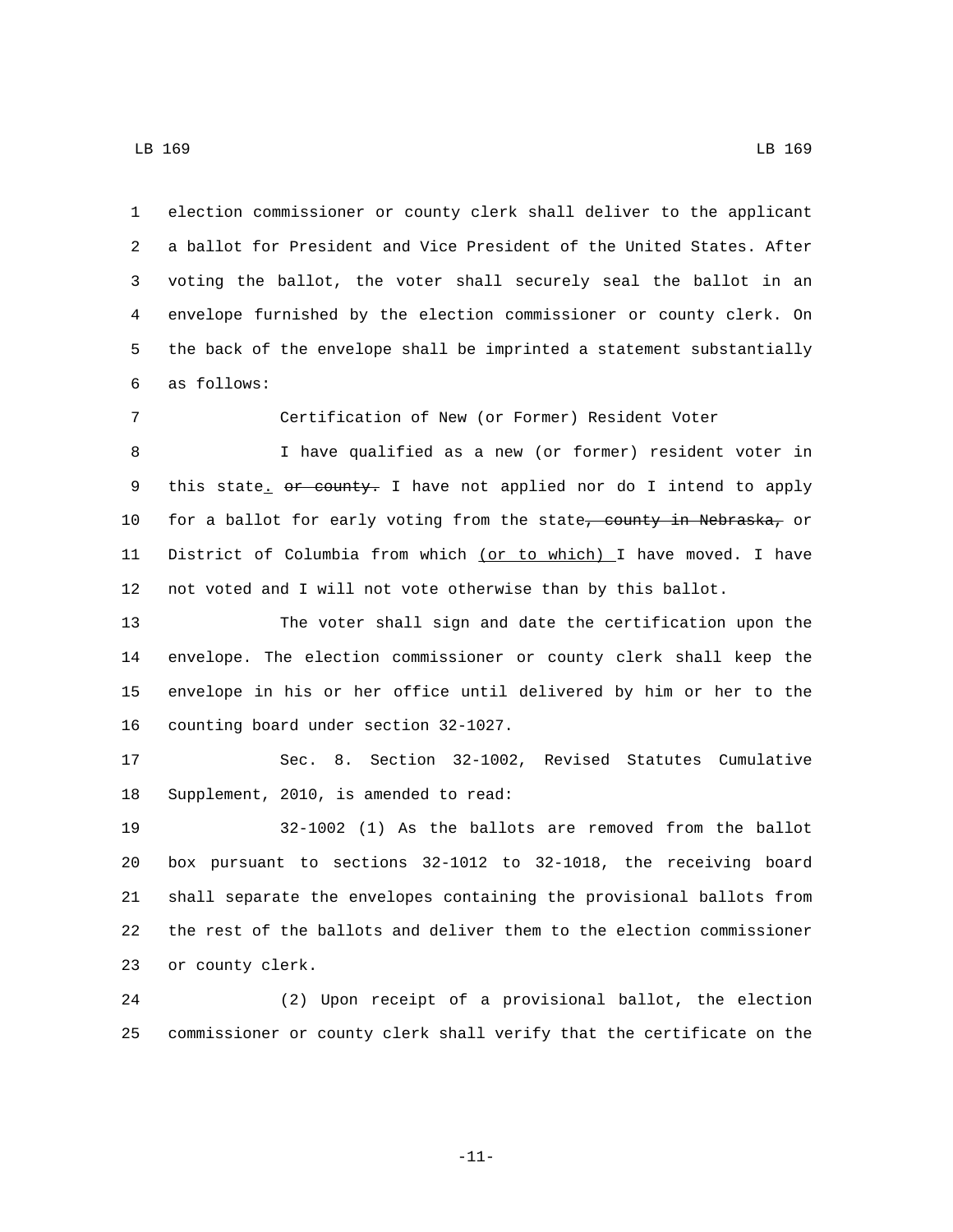front of the envelope or the form attached to the envelope is in proper form and that the certification has been signed by the voter. (3) The election commissioner or county clerk shall also (a) verify that such person has not voted anywhere else in the county Nebraska or been issued a ballot for early voting, (b) investigate whether any credible evidence exists that the person was properly 7 registered to vote in the county Nebraska before the deadline for registration for the election, (c) investigate whether any information has been received pursuant to section 32-309, 32-310, or 32-324 that the person has resided, registered, or voted in any other 11 county or state since registering to vote in the county, Nebraska, and (d) upon determining that credible evidence exists that the 13 person was properly registered to vote in the county, Nebraska, make the appropriate changes to the voter registration register by entering the information contained in the registration application completed by the voter at the time of voting a provisional ballot.

17 (4) A provisional ballot cast by a voter pursuant to 18 section  $32-915$  shall be counted if:

19 (a) Credible evidence exists that the voter was properly 20 registered in the county Nebraska before the deadline for 21 registration for the election;

22 (b) The voter has resided in the county Nebraska 23 continuously since registering to vote in the county; Nebraska;

24 (c) The voter has not voted anywhere else in the county 25 Nebraska or has not otherwise voted early using a ballot for early

-12-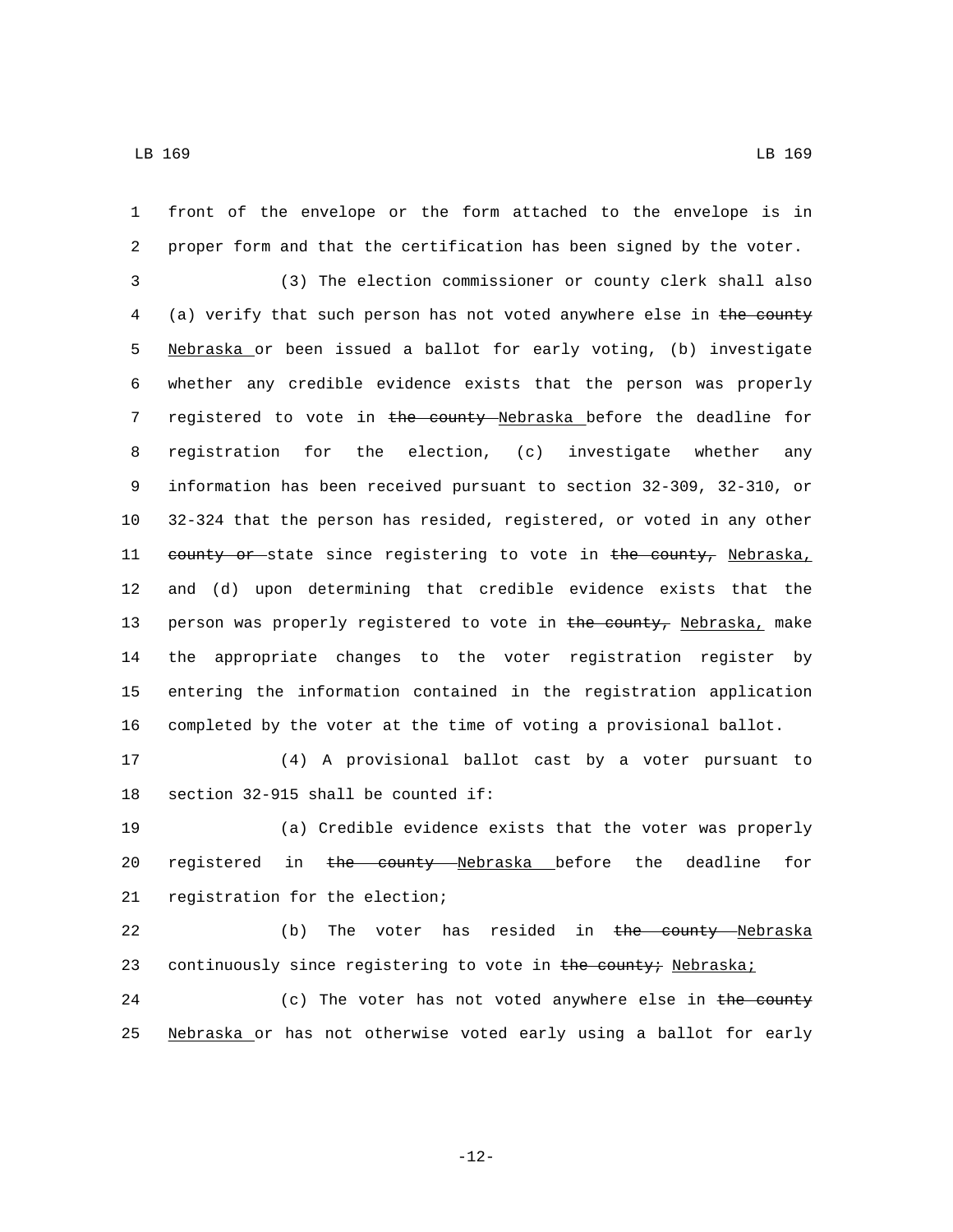1 voting;

 (d) The voter has completed a registration application prior to voting as prescribed in subsection (6) of this section and: (i) The residence address provided on the registration application completed pursuant to subdivision (1)(e) of section 32-915 is located within the precinct in which the person voted; and (ii) If the voter is voting in a primary election, the party affiliation provided on the registration application completed prior to voting the provisional ballot is the same party affiliation that appears on the voter's voter registration record based on his or 11 her previous registration application; and (e) The certification on the front of the envelope or form attached to the envelope is in the proper form and signed by the 14 voter. (5) A provisional ballot cast by a voter pursuant to 16 section  $32-915$  shall not be counted if: 17 (a) The voter was not properly registered in the county 18 Nebraska before the deadline for registration for the election; (b) Information has been received pursuant to section 32-309, 32-310, or 32-324 that the voter has resided, registered, or 21 voted in any other county or another state since registering to vote 22 in the county in which he or she cast the provisional ballot; 23 Nebraska; (c) Credible evidence exists that the voter has voted 25 elsewhere or has otherwise voted early;

LB 169 LB 169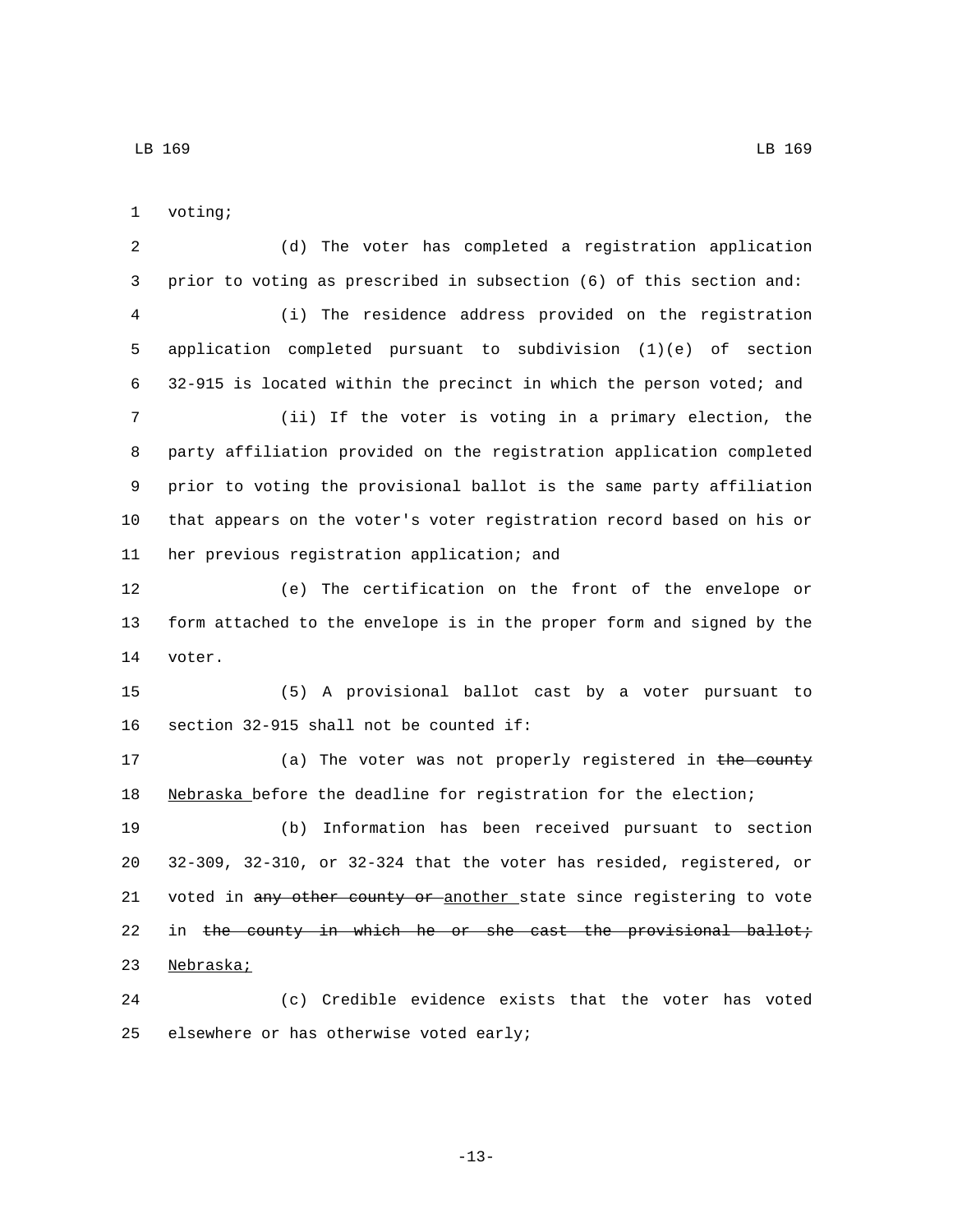(d) The voter failed to complete and sign a registration application pursuant to subsection (6) of this section and 3 subdivision (1)(e) of section 32-915;

 (e) The residence address provided on the registration application completed pursuant to subdivision (1)(e) of section 32-915 is in a different county or in a different precinct than the 7 eounty or precinct in which the voter voted;

 (f) If the voter is voting in a primary election, the party affiliation on the registration application completed prior to voting the provisional ballot is different than the party affiliation that appears on the voter's voter registration record based on his or 12 her previous registration application; or

 (g) The voter failed to complete and sign the certification on the envelope or form attached to the envelope 15 pursuant to subsection (3) of section 32-915.

 (6) An error or omission of information on the registration application or the certification required under section 32-915 shall not result in the provisional ballot not being counted if:19

 (a)(i) The errant or omitted information is contained elsewhere on the registration application or certification; or

 (ii) The information is not necessary to determine the 23 eligibility of the voter to cast a ballot; and

 (b) Both the registration application and the 25 certification are signed by the voter.

-14-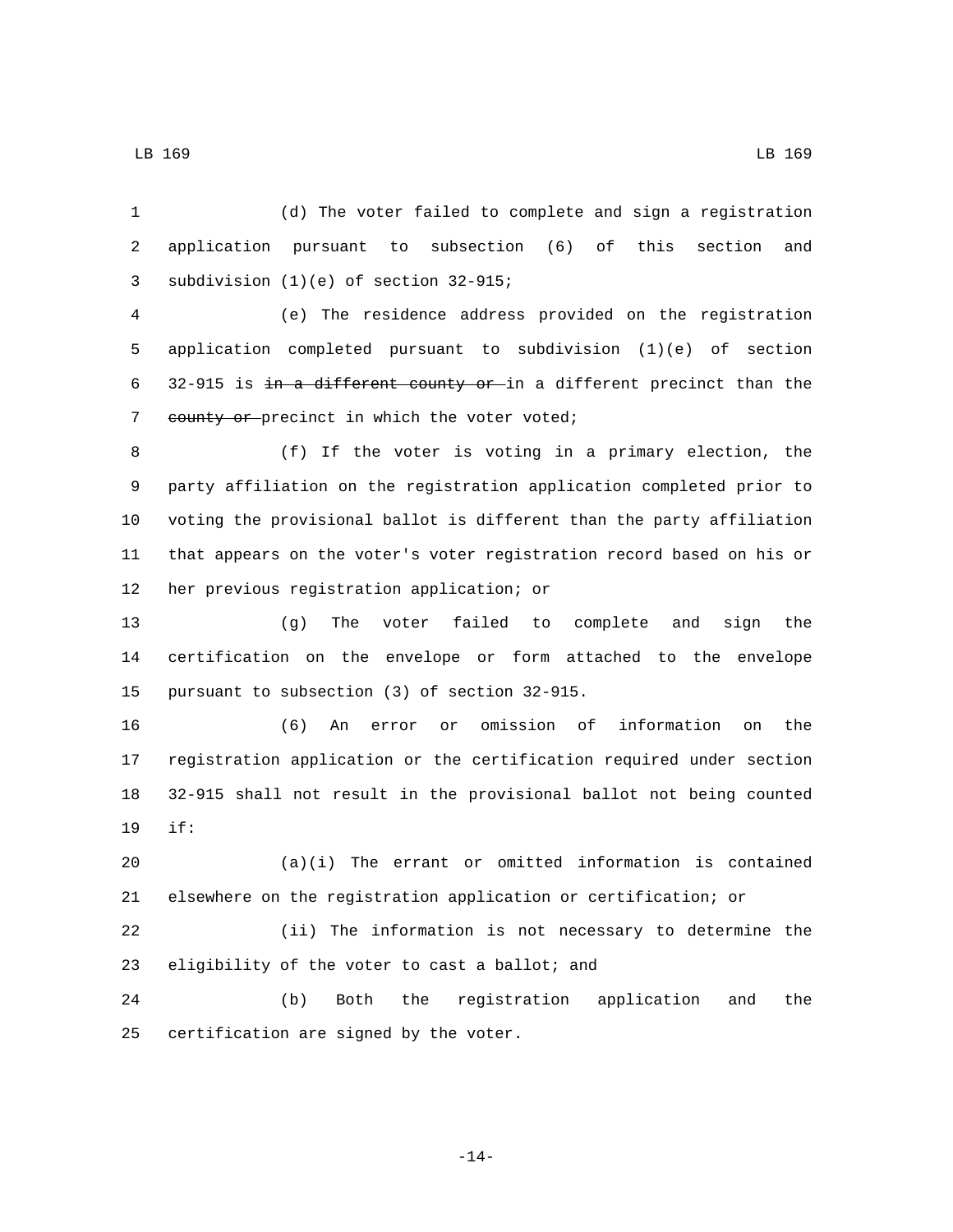(7) Upon determining that the voter's provisional ballot is eligible to be counted, the election commissioner or county clerk shall remove the ballot from the envelope without exposing the marks on the ballot and shall place the ballot with the ballots to be 5 counted by the county canvassing board. (8) The election commissioner or county clerk shall notify the system administrator of the system created pursuant to section 32-202 as to whether the ballot was counted and, if not, the 9 reason the ballot was not counted. (9) The verification and investigation shall be completed 11 within seven days after the election. Sec. 9. Section 32-1530, Reissue Revised Statutes of 13 Nebraska, is amended to read: 32-1530 Any person who votes (1) who is not a resident of 15 this state or registered in the county this state or who at the time of election is not of the constitutionally prescribed age of a registered voter, (2) who is not a citizen of the United States, or (3) after being disqualified by law by reason of his or her conviction of a felony and prior to the end of the two-year period after completing the sentence, including any parole term, shall be 21 guilty of a Class IV felony. Sec. 10. Section 32-1532, Reissue Revised Statutes of 23 Nebraska, is amended to read: 32-1532 Any person who procures, aids, assists, counsels, or advises another to give his or her vote, knowing that such other

-15-